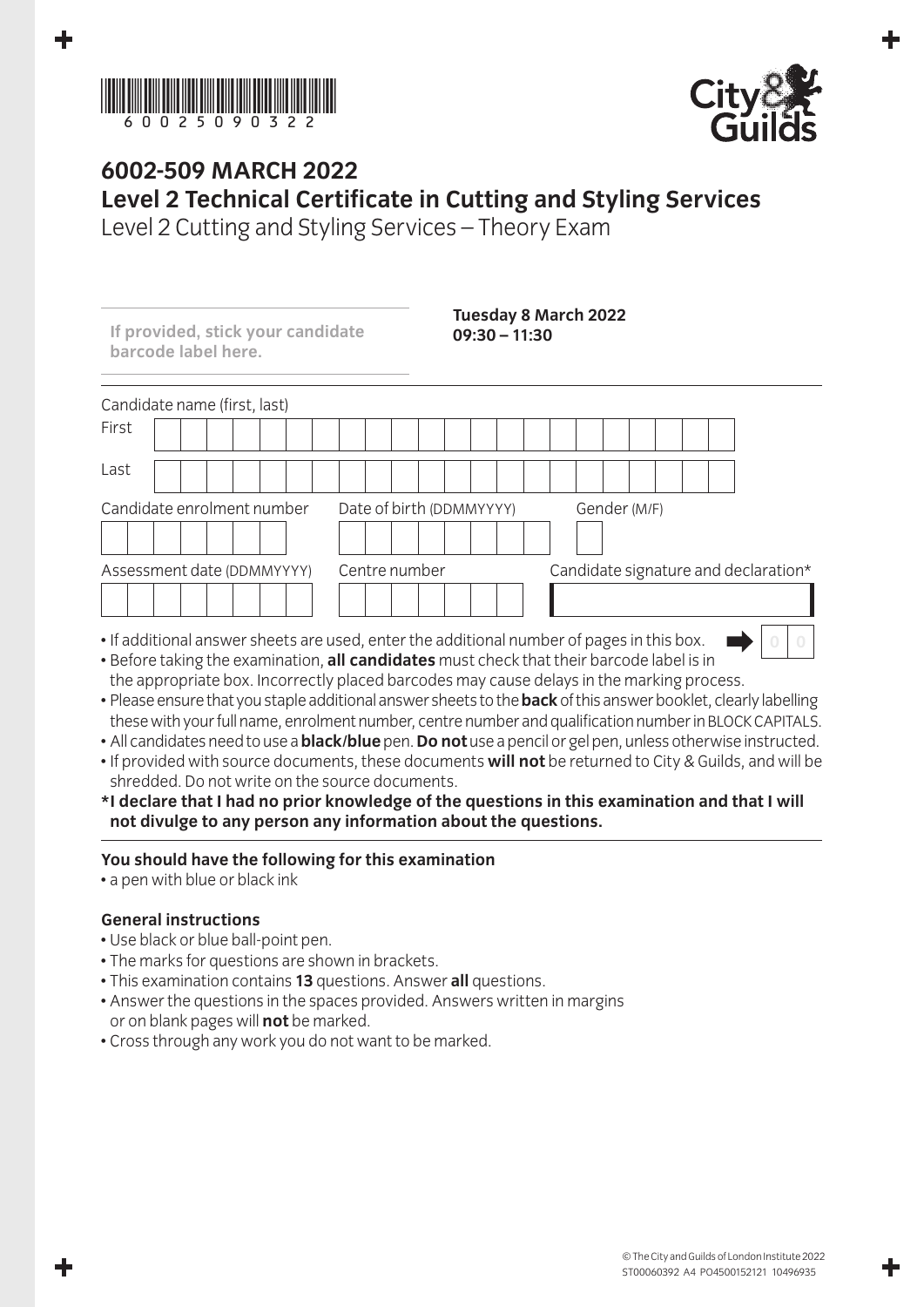|              | 6002-509 |                                                                                                   | 8 March 2022 |
|--------------|----------|---------------------------------------------------------------------------------------------------|--------------|
| $\mathbf{1}$ |          | State two ways to disinfect hairdressing tools.                                                   | (2 marks)    |
| 2            | a)       | State two reasons for carrying out an elasticity test.                                            | (2 marks)    |
|              | b)       | Explain one consequence of failing to carry out an elasticity test prior to a<br>cutting service. | (2 marks)    |
|              |          |                                                                                                   |              |
| 3            |          | Explain how to adapt a shampooing service for a client with an overactive<br>sebaceous gland.     | (4 marks)    |
|              |          |                                                                                                   |              |
|              |          |                                                                                                   |              |
|              |          |                                                                                                   |              |
|              |          |                                                                                                   |              |
|              |          |                                                                                                   |              |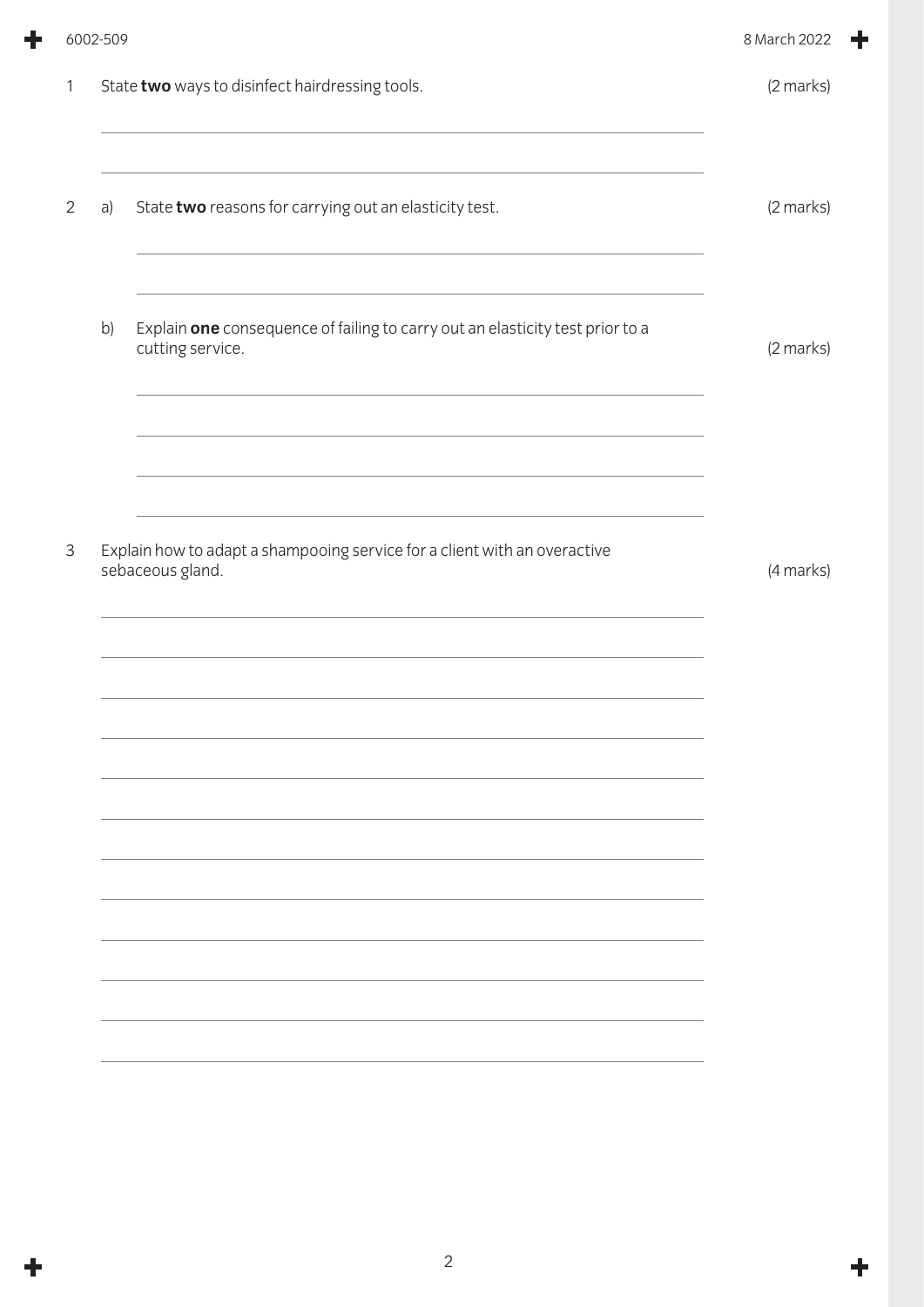|                | 6002-509                                                                                                              | 8 March 2022 |
|----------------|-----------------------------------------------------------------------------------------------------------------------|--------------|
| $\overline{4}$ | Explain how body language can be used to give a positive impression to clients.                                       | (4 marks)    |
|                |                                                                                                                       |              |
|                |                                                                                                                       |              |
|                |                                                                                                                       |              |
|                | <u> 1989 - Johann Stoff, deutscher Stoff, der Stoff, der Stoff, der Stoff, der Stoff, der Stoff, der Stoff, der S</u> |              |
|                |                                                                                                                       |              |
|                |                                                                                                                       |              |
|                |                                                                                                                       |              |
|                |                                                                                                                       |              |
|                |                                                                                                                       |              |
| 5              | State the three stages of the hair growth cycle.                                                                      | (3 marks)    |
|                |                                                                                                                       |              |
|                |                                                                                                                       |              |

╋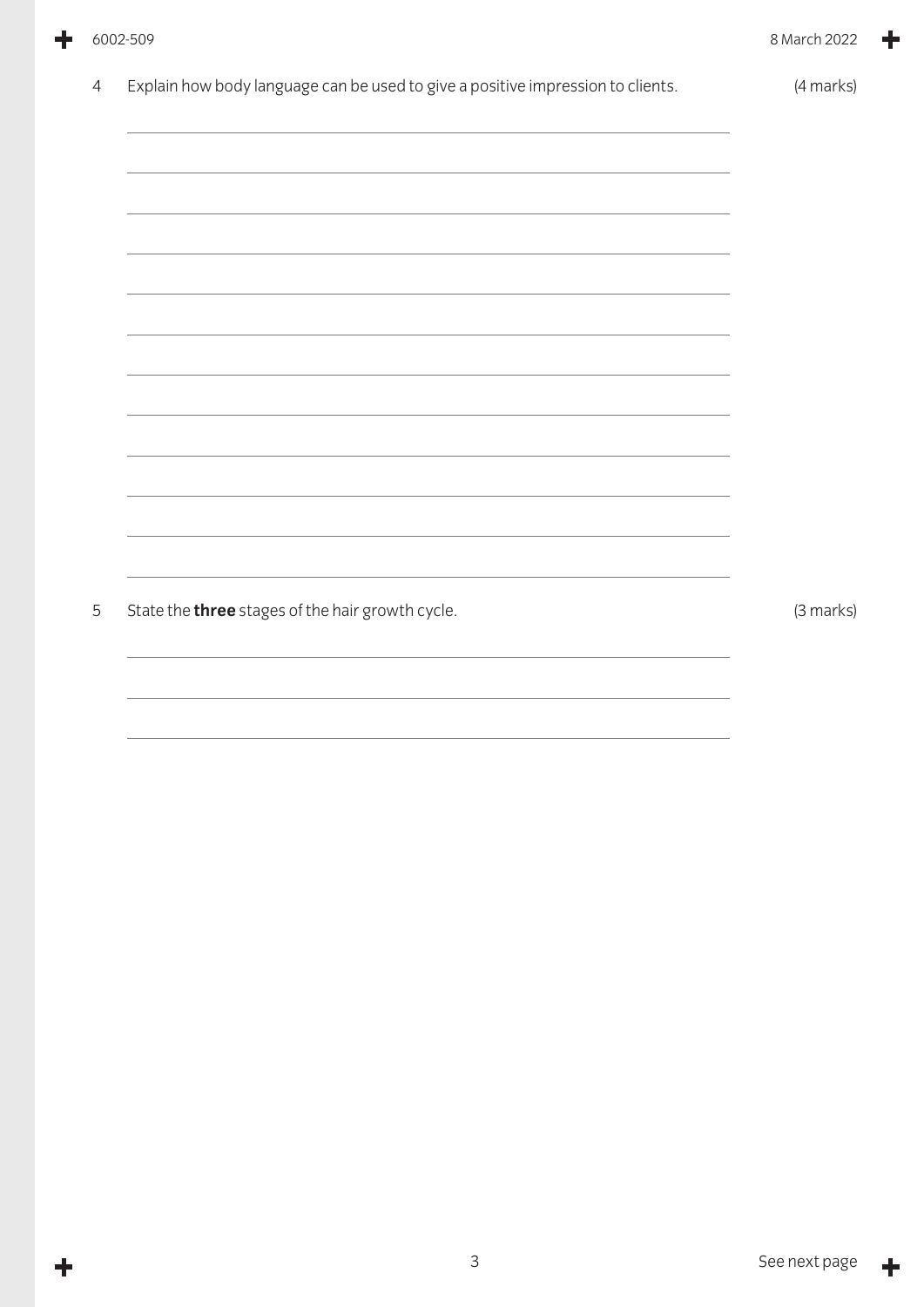| (3 marks)     |
|---------------|
|               |
|               |
|               |
| (2 marks)     |
|               |
| $(1$ mark $)$ |
| (5 marks)     |
|               |
| $(1$ mark $)$ |
| $(1$ mark $)$ |
| $(1$ mark $)$ |
|               |

╋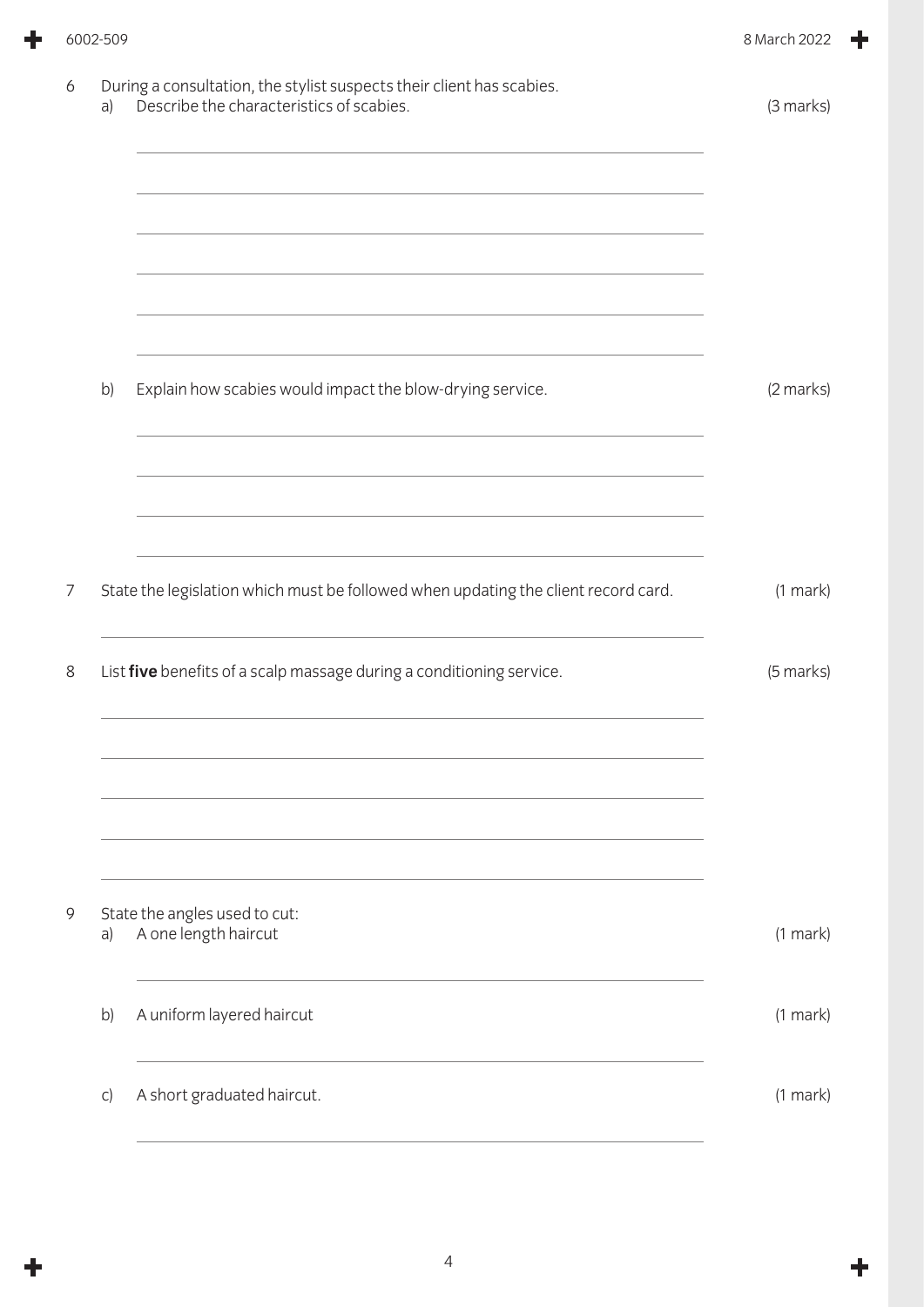╋

÷

10 Jackie would like some layers added to her abundant hair which falls below the shoulder.

Explain how to carry out the cutting service. The service of the service of the service of  $(7 \text{ marks})$ 

╋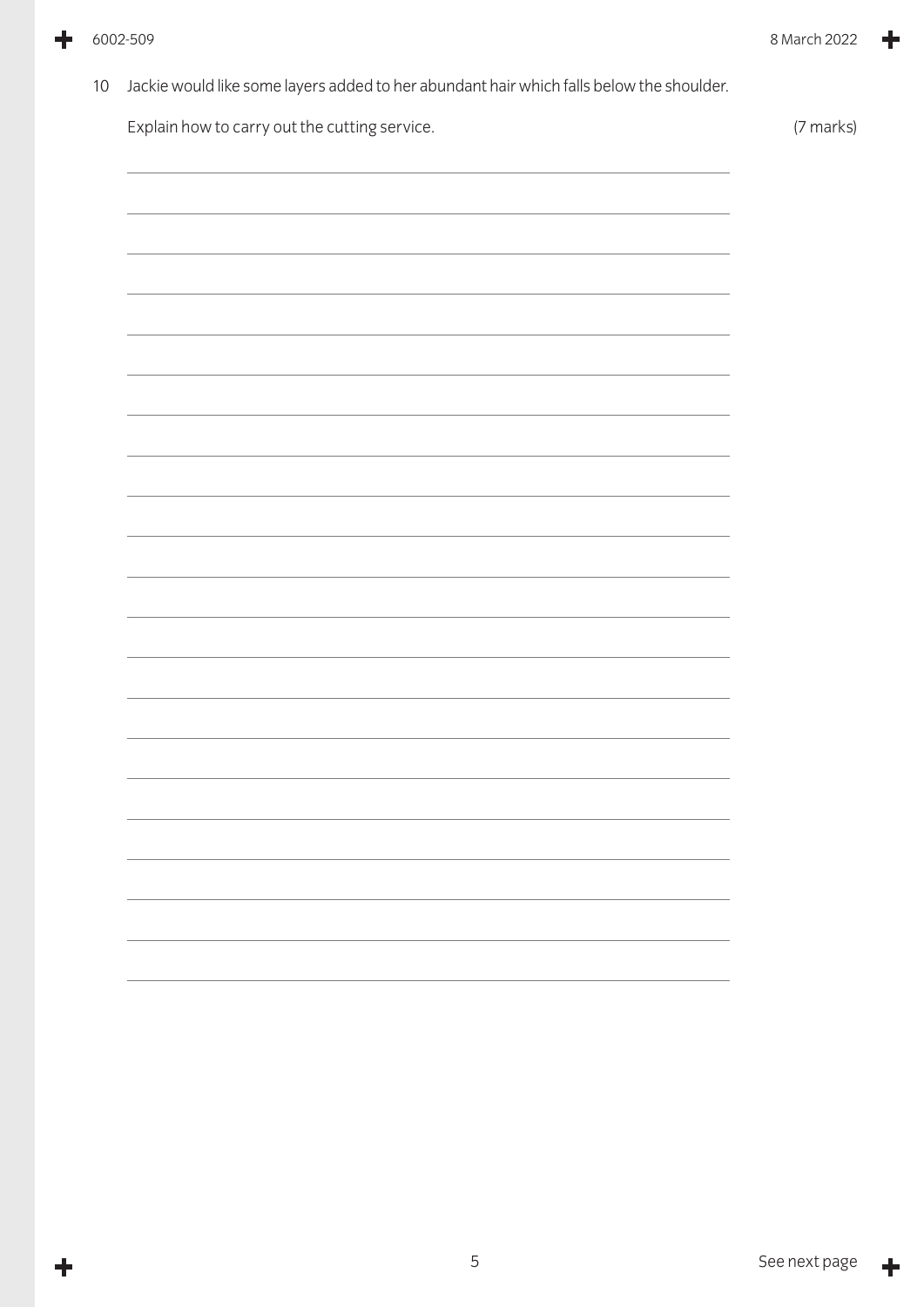|    | 6002-509                                                                                                                                                                                                                                                                                                 | 8 March 2022 |
|----|----------------------------------------------------------------------------------------------------------------------------------------------------------------------------------------------------------------------------------------------------------------------------------------------------------|--------------|
| 11 | List seven influencing factors to consider when dressing hair up.<br>,我们也不能在这里的时候,我们也不能在这里的时候,我们也不能会在这里的时候,我们也不能会在这里的时候,我们也不能会在这里的时候,我们也不能会在这里的时候,我们也<br>,我们也不能在这里的时候,我们也不能在这里的时候,我们也不能会在这里的时候,我们也不能会在这里的时候,我们也不能会在这里的时候,我们也不能会在这里的时候,我们也<br><u> 1989 - Johann Stoff, Amerikaansk politiker (* 1908)</u> | (7 marks)    |
| 12 | Explain the importance of allowing a set to cool prior to dressing out.                                                                                                                                                                                                                                  | (3 marks)    |

÷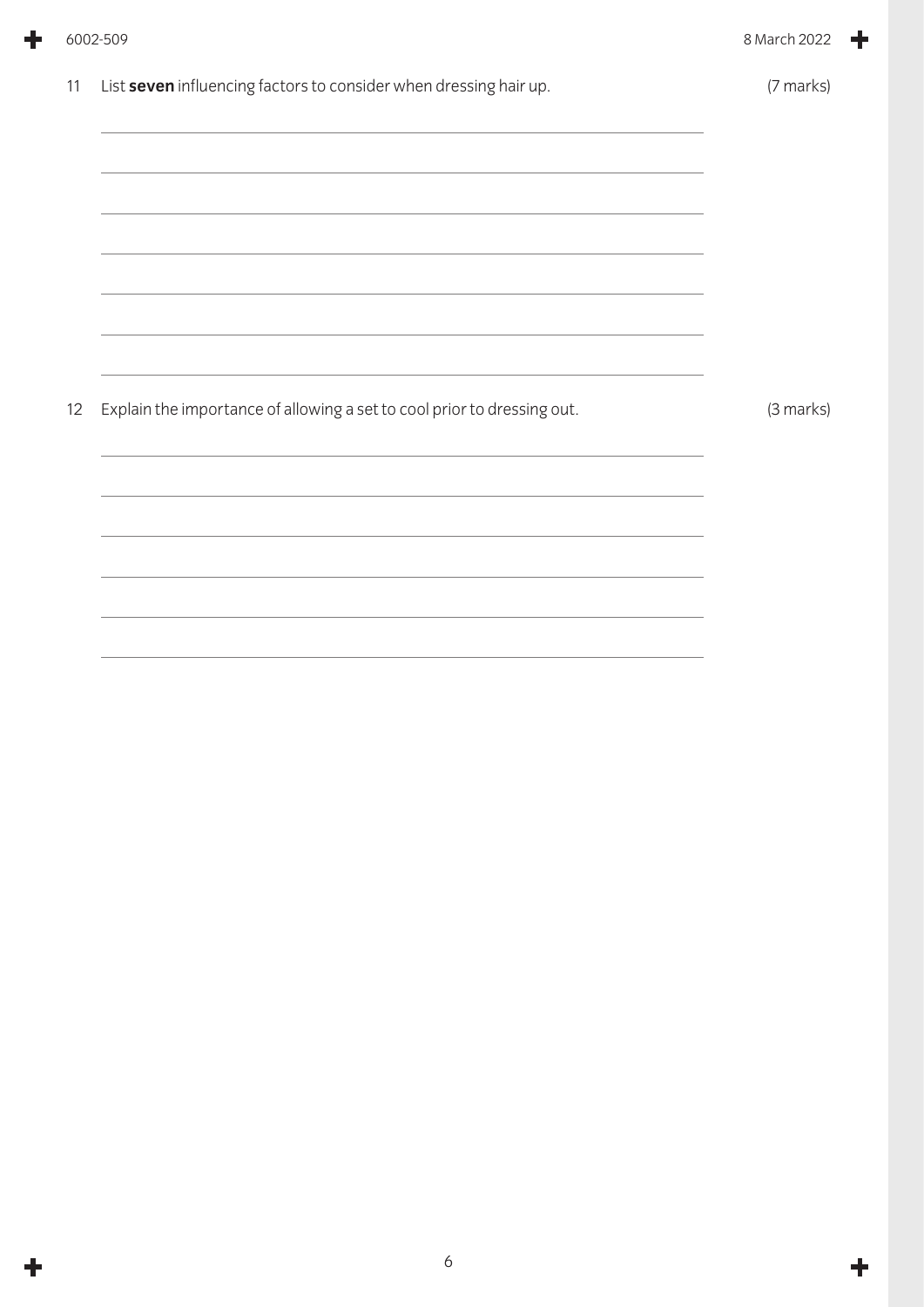13 Maureen currently has a one-length bob that finishes just below her jawline. She has an oblong face shape and type 1, sparse hair.

Maureen has brought the image below of the look that she requires.

Discuss the recommendations and how to achieve Maureen's requested style. (12 marks)



Image of Hairstyle – Published Anonymously – https://thecuddl.com/images/2018/02/16-pixie-haircut-thelateststyle.jpg